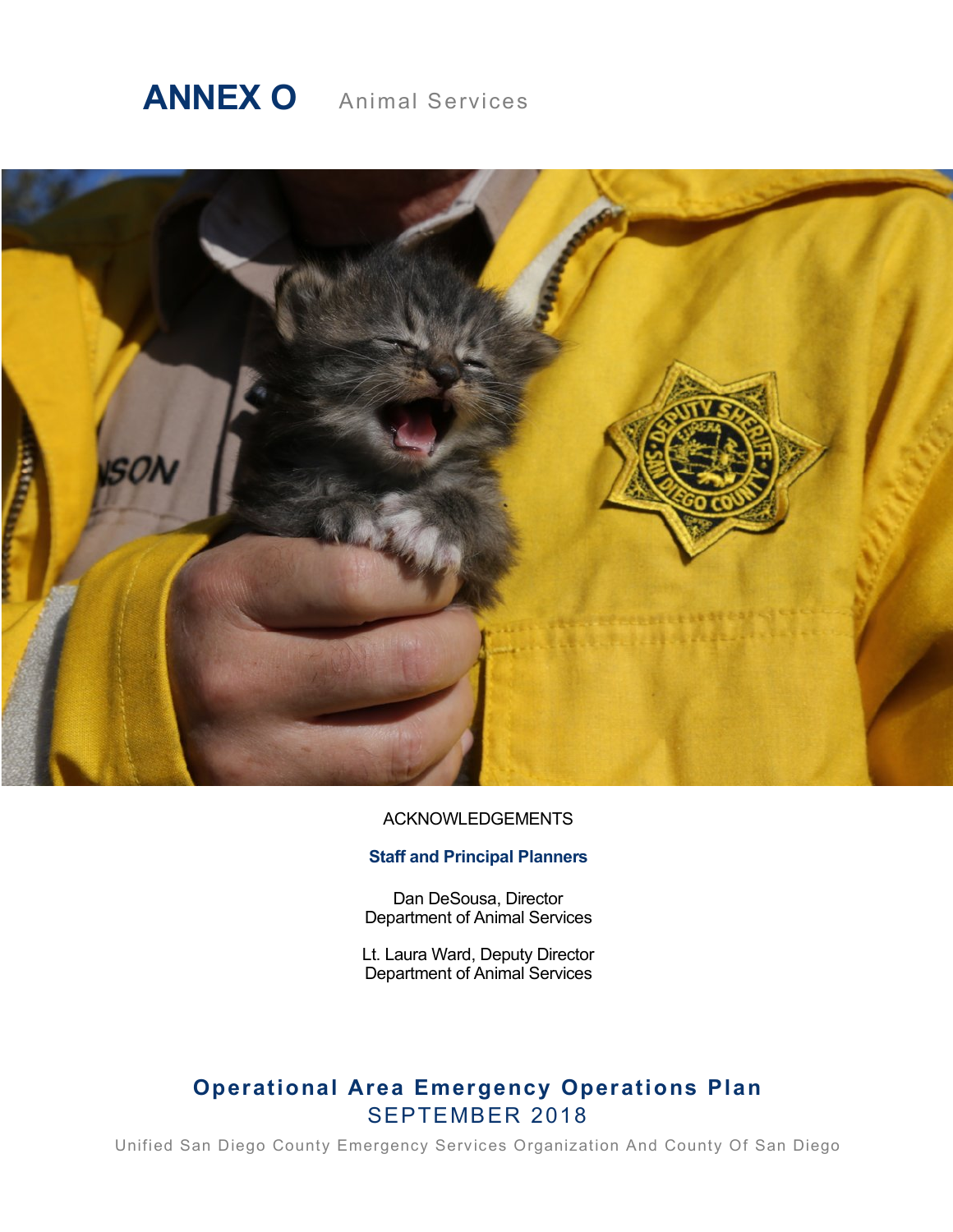#### **EXECUTIVE SUMMARY**

This annex describes the role of the San Diego County Department of Animal Services and the other animal control and animal care agencies in the Operational Area. This annex is supported by a Mutual Aid Agreement.

#### **TABLE OF CONTENTS**

| General                             |    |
|-------------------------------------|----|
| <b>Concept of Operations</b>        | 2  |
| <b>Organization and Assignment</b>  |    |
| of Responsibilities                 | 5  |
| Direction, Control, or Coordination | 9  |
| Information Collection and          |    |
| <b>Dissemination</b>                | 10 |
| <b>Communications</b>               | 10 |
| Administration, Finance, and        |    |
| Logistics                           | 12 |
| <b>Annex Development and</b>        |    |
| Maintenance                         | 13 |
| <b>Authorities and References</b>   | 13 |
| Appendices                          | 14 |

#### **GENERAL**

#### **INTRODUCTION**

The San Diego Operational Area Emergency Operations Plan (OA EOP) Animal Services Annex describes the basic concepts, policies, and procedures for providing a coordinated animal control response to any disaster. This annex serves as the unifying document for the emergency plans of the County, Cities, and animal care and control agencies. The Animal Control Mutual Aid Agreement, among and between the County of San Diego and the Cities in the County, provides for an Operational Area-wide animal control program.

#### **PURPOSE**

To establish organizational responsibilities and general policies and procedures for the care and control of animals during natural and man-made disasters.

#### **SCOPE**

This annex provides for the management and coordination of animal control activities, including the planning, evacuation, sheltering and reunification of animals and owners in San Diego County during any natural and/or man-made disaster.

# **GOALS AND OBJECTIVES**

The overall goals of animal control operations are:

• Protect the health and safety of the community.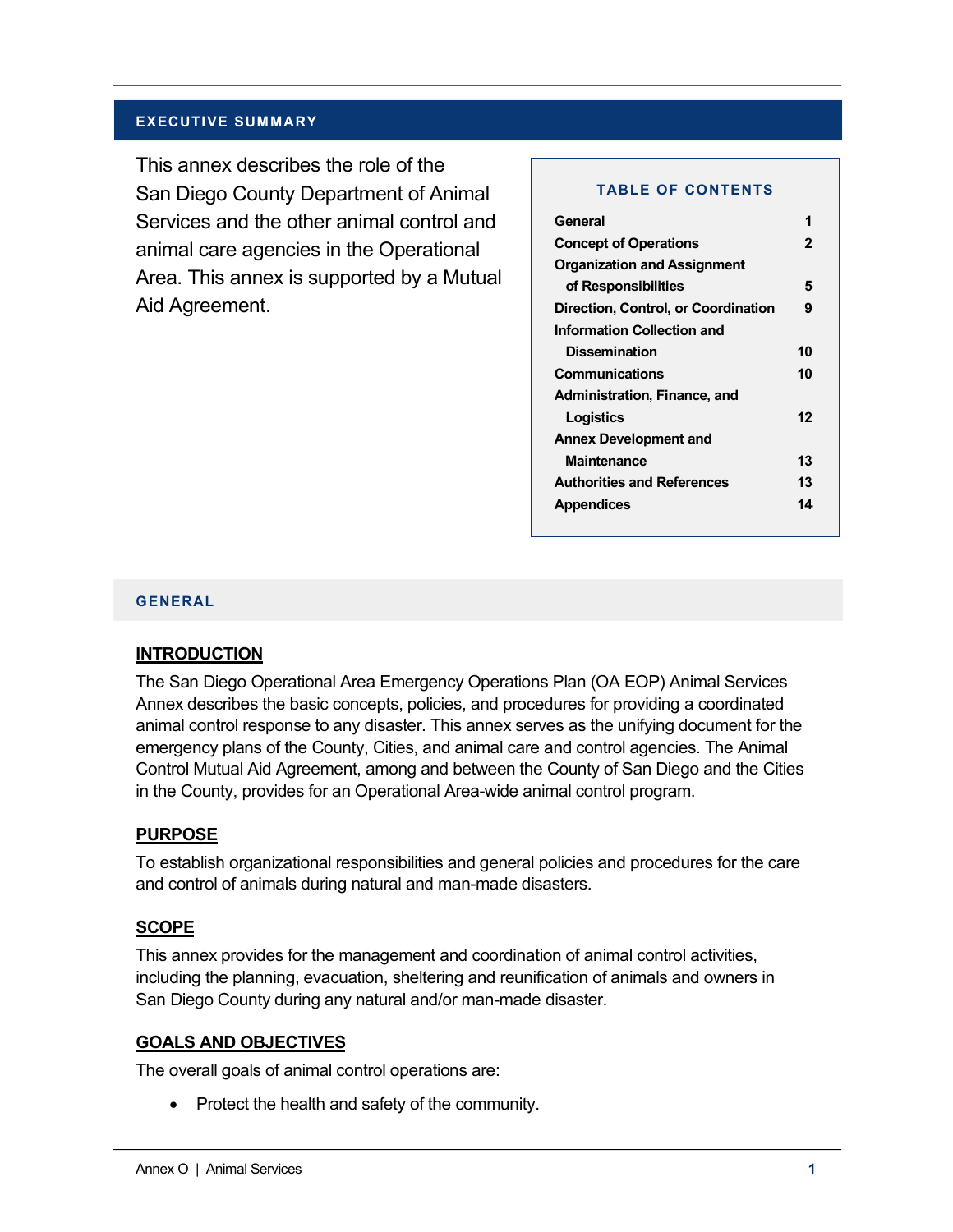- Provide for the immediate care, control, and safety of animals.
- Minimize animal suffering, loss of life, and potential disability by ensuring a timely and coordinated assistance.
- Provide for the care of animals brought to shelters or housed at staging areas and evacuation sites.
- Provide a system for returning animals to their owners after the event.

The objectives of this annex are:

- Describe the animal control response system to implement this annex, concept of operations, and organization.
- Establish procedures for activating and deactivating this annex.
- Provide for the management of animal control services, facilities, activities, and resources.
- Provide a framework on which the County, Cities, and other supporting agencies can develop support plans and standard operating procedures (SOPs).

# WHOLE COMMUNITY APPROACH

The San Diego Operational Area is committed to achieving and fostering a whole community emergency management system that is fully inclusive of individuals with disabilities and others with access and functional needs. For further details on our whole community approach to emergency management, which includes the integration of inclusive emergency management practices, refer to the Basic Plan.

# **CONCEPT OF OPERATIONS**

# **OVERVIEW**

- A successful response to any disaster is inherent upon the training of first responders, public education, equipment and resource management and communication and collaboration between the responding agencies.
- As the lead agency in any animalrelated disaster, the County of San Diego Department of Animal



Services (DAS) has personnel trained in the Incident Command System (ICS) thus providing the necessary liaison capabilities in the OA EOC and Incident Command, and is thus National Incident Management System (NIMS) compliant.

• DAS coordinates with the San Diego Sheriff's Department and lead fire agency regarding the areas threatened in any disaster and the status of evacuations.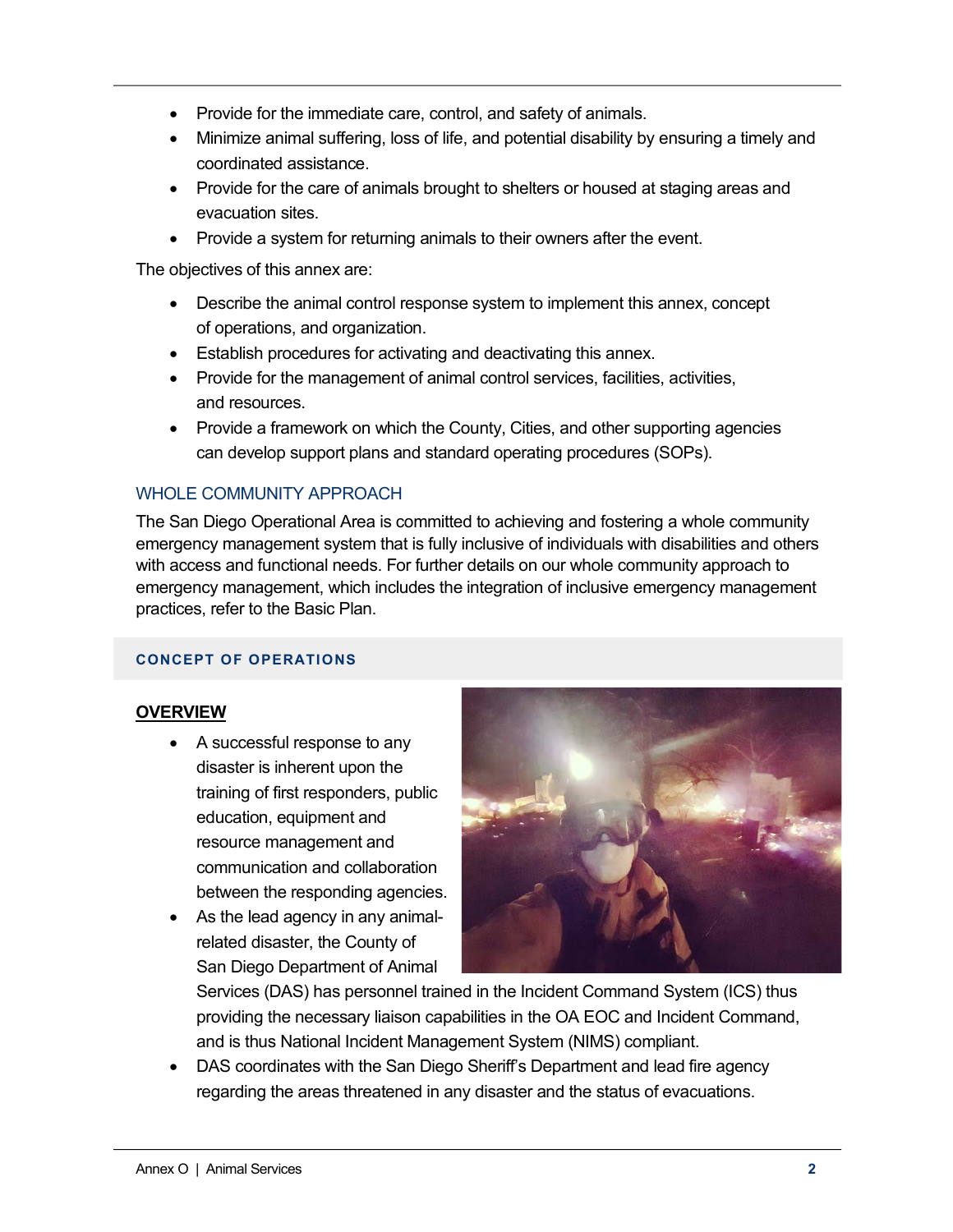- DAS will utilize scouts to determine the potential threats and possible evacuations. DAS has access to a list of pre-approved ranches within the county that have agreed to serve as temporary large animal shelters. DAS has access to a limited quantity of animal crates and cages for small animals.
- Through the Joint Information Center (JIC) at the OA EOC, DAS can provide input as to the location of animal sheltering sites and any recommended actions for the public. DAS also has the capability of posting information on its website, social media and the Department's integrated voice recognition system.
- All DAS officers are fully trained and equipped as a first responder. DAS also has two volunteer animal rescue groups (SDCART and VDCART). DAS has a mutual aid agreement with all of the other animal control agencies within the county and the San Diego Humane Society and SPCA and their volunteer organization (Animal Rescue Reserves). DAS also has a Mutual Aid Agreement with the Los Angeles County Department of Animal Care and Control and the American Society for the Prevention of Cruelty to Animals (ASPCA).
- DAS will respond to the public's requests for the assistance in the evacuation of their animals as well as requests from the public regarding other animals in danger.
- DAS has the capability to provide short-term sheltering of animals in pre-determined locations. For animals that sheltered in place, DAS will provide food, water and care to those animals until the owners are permitted to return to their residences. Local Assistance Centers (LACs) are utilized.
- DAS will assist with the coordination of sheltering and care of animals in long-term cases.

For the purposes of this annex, an animal services disaster applies primarily to a major situation or potential situation, creating sufficient animal-related problems to exceed the capabilities of the local animal control agency.

# **TRIAGE**

Triage is the process of sorting animals for emergency care, euthanasia, transportation, impoundment and disposal. The DAS Veterinarian or their designee has overall responsibility of coordinating triage management.

- Primary triage is the first sorting of animals in the field to determine which animals are evacuated to secondary triage areas.
- Secondary triage is the second phase of sorting animals, and is performed in the triage treatment area. At this time, an animal's primary triage



category may change. Stabilizing treatment may be initiated while awaiting transportation; however, transport should not be delayed for treatment.

• When euthanasia is deemed necessary by DAS veterinary staff or designee, the animal will be promptly euthanized.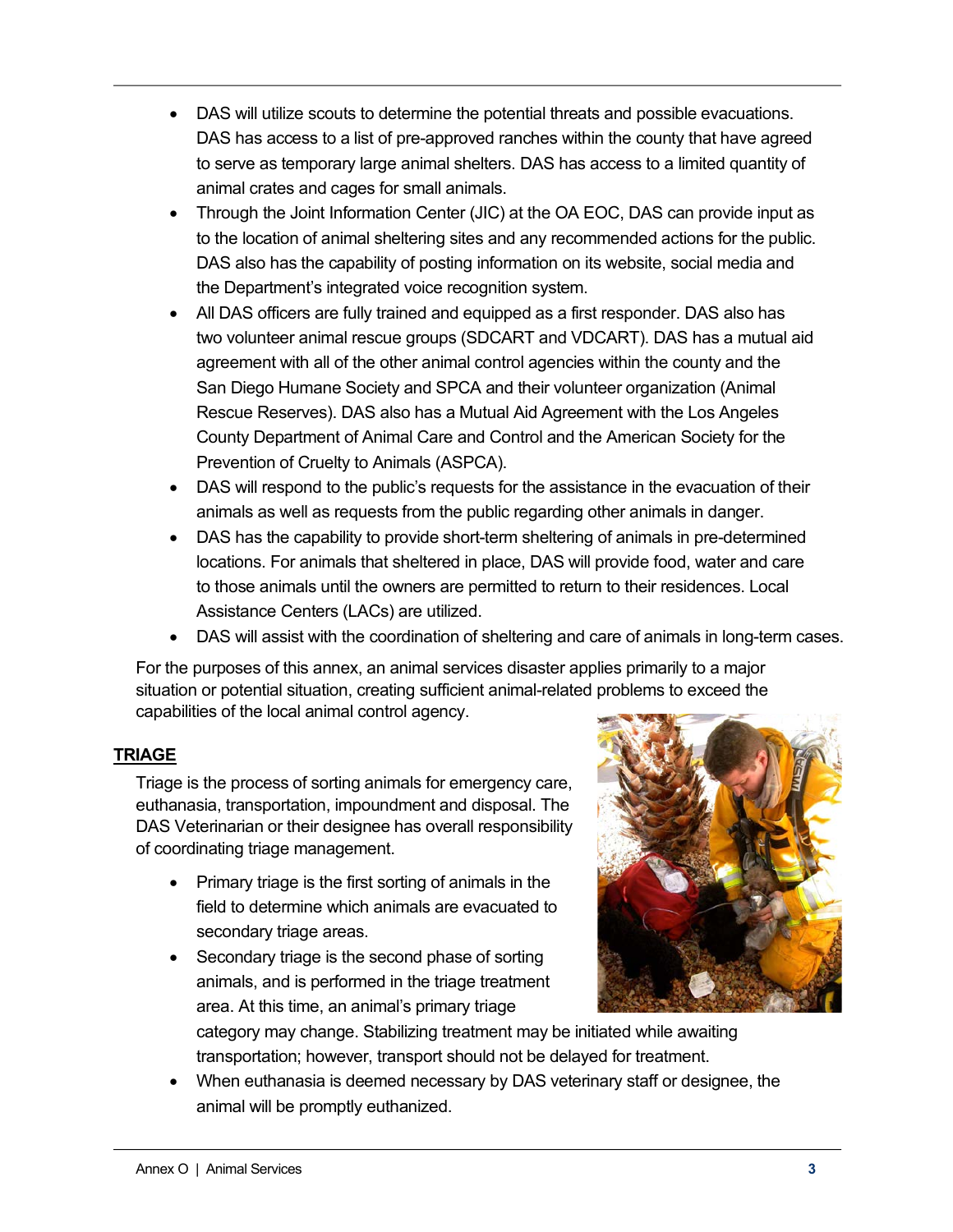# **TRANSPORTATION**

The coordination of transportation from the scene to operational animal facilities is the responsibility of the local jurisdiction Incident Command.

The coordinator will assess the situation and determine the type and number of the transportation vehicles needed. This information will be relayed by the local jurisdiction Incident Command to the DAS Dispatch Center. Typically, service animals<sup>1</sup> will be transported with their owners. For other animals such as emotional support animals and/or



household pets<sup>2</sup>, every effort will be taken to keep them with their owners during transport.

The DAS Dispatch Center will:

- Contact the closest providers,
- Assist the duty Lieutenant or designee with arrangements for transportation, and
- Advise the coordinator of estimated time of arrival, and relay other essential information.

# **MEDICAL TREATMENT**

Animal control agencies will coordinate the emergency treatment of animals within their care and jurisdiction and provide continued medical care through the event.

# **SHELTERING OF ANIMALS AT HUMAN MASS CARE SHELTERS**

# MASS CARE SHELTERS

The American Red Cross (ARC) or the shelter



management personnel will be contacted by DAS or the City animal control agency within three hours after the opening of the facility. DAS will advise and assist the manager in handling and caring for animals at the shelter until transportation can be arranged unless the pets can be co-sheltered at the congregate care shelter or another disaster shelter location.

-

<sup>&</sup>lt;sup>1</sup> ADA-Service Animals - http://www.dor.ca.gov/DisabilityAccessInfo/Service-Animals.html

 $2$  The Pets Evacuation and Transportation Standards Act of 2006 (H.R. 3858)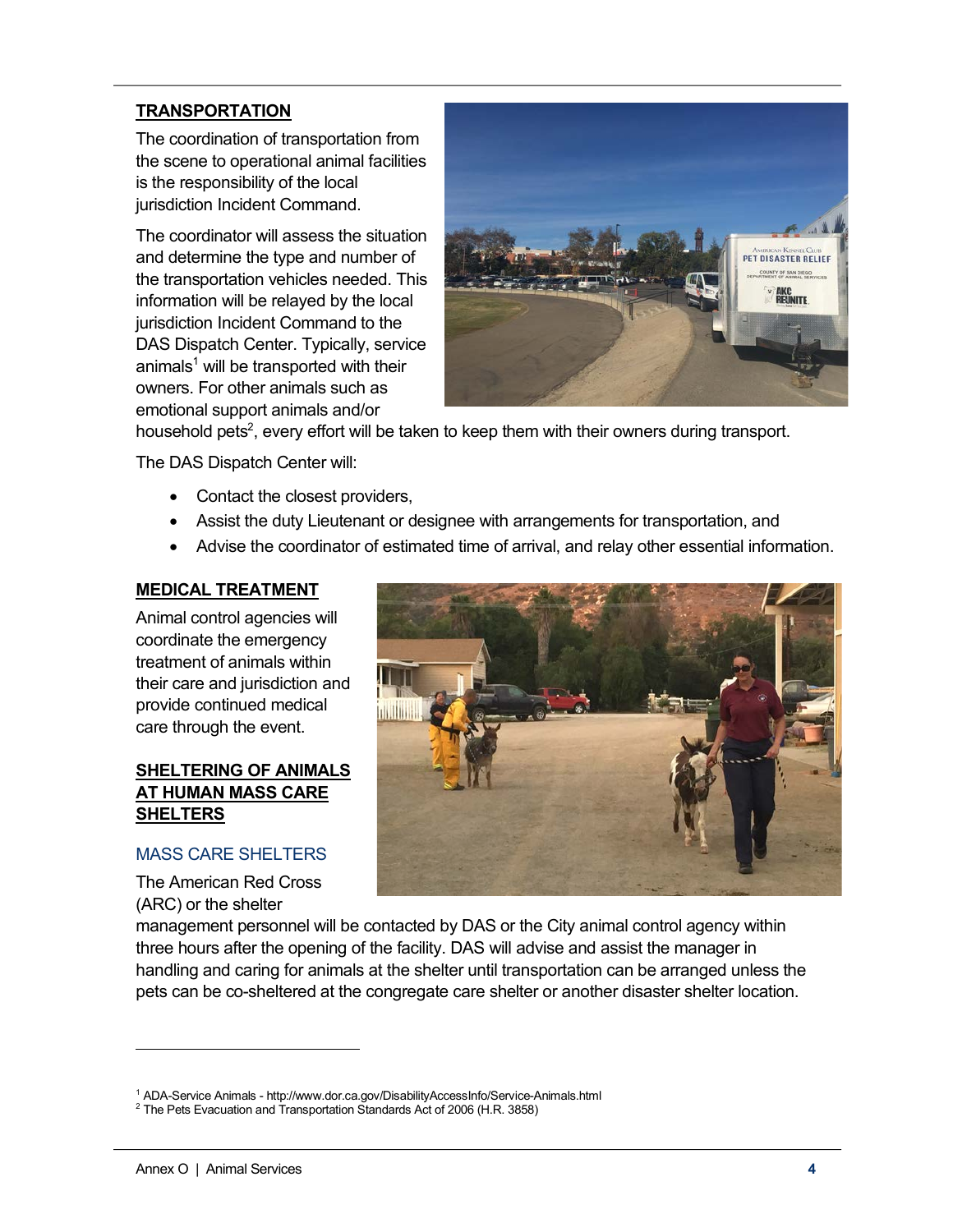All animals will be picked up in the field, collected, and transported to shelters (which will be determined at the time of the incident). These animals will be tracked and cared for until picked up by their owners or until other arrangements have been made. As an alternative, DAS may provide temporary enclosures for those animals whose owners are present and willing to take full responsibility for their animals while at the Mass Care Shelter. DAS will assist with providing food and water for the animals as needed.

Service animals are not pets and should remain with their owners at all times. Service animals are defined as a dog or miniature horse and are allowed inside all congregate care shelters. DAS can assist owners with necessary supplies for their service animals.



# **CARE OF ANIMALS LEFT IN EVACUATED AREAS**

DAS and the local animal control agency will coordinate for the care and feeding of any animals left within the evacuated areas.

# **DEAD ANIMALS**

In order to reduce the chance of the spread of disease and protect the public health, it is essential that local

jurisdictions be responsible for coordinating the collection and removal of dead animals.

(See Appendix 7 for additional information on deceased animal disposal procedures)

# **ORGANIZATION AND ASSIGNMENT OF RESPONSIBILITIES**

# **ORGANIZATION**

The operations described in this annex address all levels of disaster management from the scene to shelters. This annex provides a network of all agencies involved in animal control and care, and their respective roles, for an effective animal control system.

# **AT THE SCENE**

At the scene, the responsibility for animal care and control belongs to the respective animal control agency for the affected area of the county. As the incident overwhelms the initial responding animal control agency, that agency would expand operational procedures and activate the annex.



# **EOC**

# CITY EOCs

Each City has a central facility designated as an EOC. From the EOC, disaster operations are directed or coordinated. The EOC is activated when a disaster occurs and is staffed by City employees with emergency responsibilities, as well as liaison representatives from other agencies and jurisdictions. City plans may call for an animal control representative to be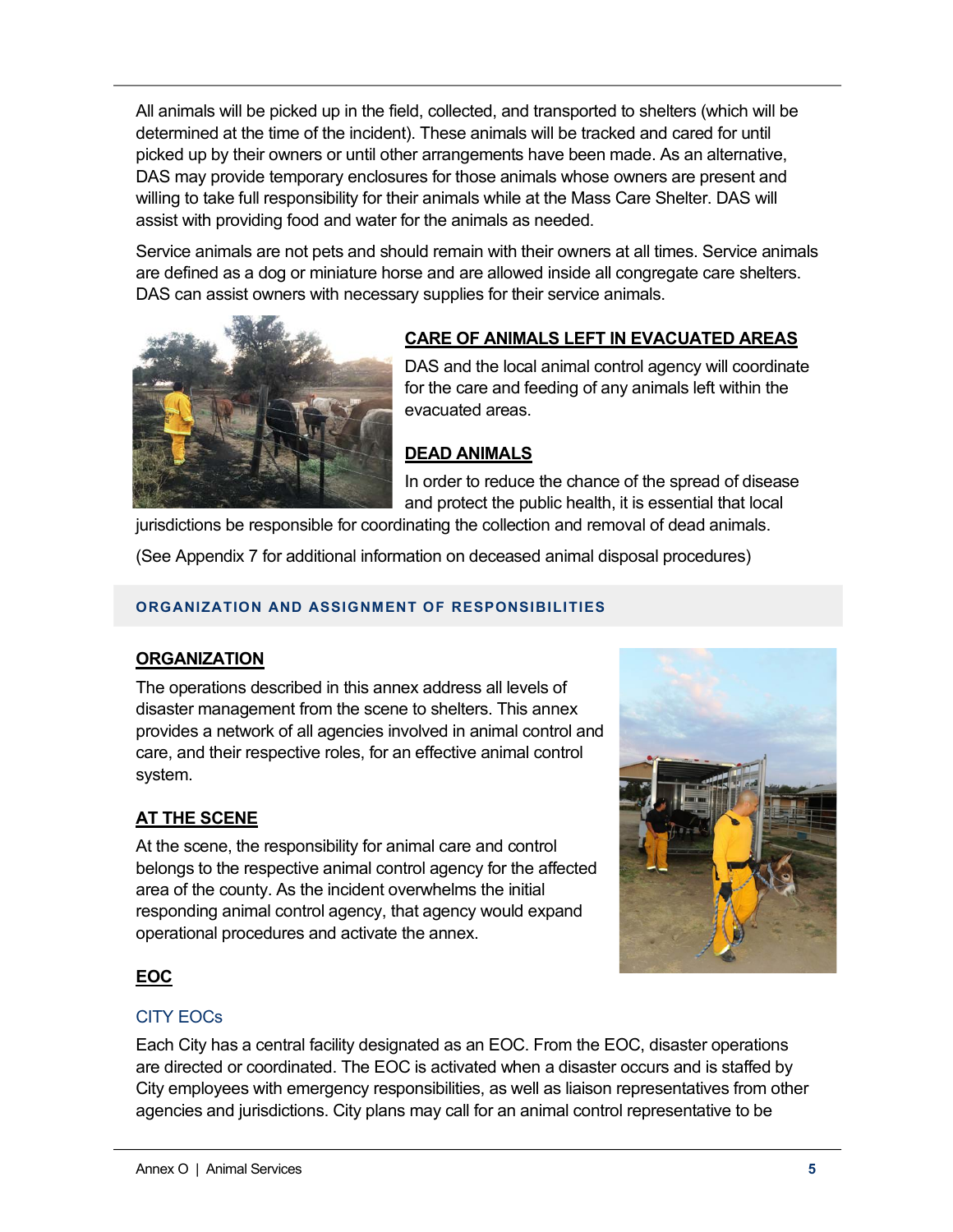present when the EOC is activated. In each city, the City Manager is designated as Director of Emergency Services, by ordinance, and directs emergency operations from the EOC.

# OPERATIONAL AREA EOC

The OA EOC serves the same function as the City EOCs. The OA EOC serves the unincorporated area, and additionally provides coordination and support functions for the local jurisdictions.

The DAS position in the OA EOC is normally activated when the OA EOC is fully activated (Level 2 or 1). It is staffed by a representative of DAS, who will make decisions about resource allocation, priorities, and will coordinate the animal control response for the County.

# **Chief Administrative Officer (CAO)**

Directs or coordinates the Emergency Services Organization and the Emergency Management Program. In a major emergency or disaster located entirely within the county unincorporated area,

the CAO directs emergency operations (director of Emergency Services). In a disaster involving more than one jurisdiction, the CAO serves as the Coordinator of Emergency Services.

# **Director, DAS (or designee)**

Reports to the CAO and is responsible for directing emergency animal control operations within the unincorporated area of the county and contract Cities and is responsible for coordinating emergency operations if one or more jurisdictions are involved. Additionally, the



Director of DAS, or designee, maintains active liaison with fire, law enforcement, other animal control agencies, and public and private shelter representatives.

# **ASSIGNMENT OF RESPONSIBILITIES**

# ALL AFFECTED AGENCIES

- Prepare and maintain SOPs and functional checklists for animal control response to a disaster or emergency, including a system for automatic reporting of pre-designated personnel to assigned disaster posts.
- Train personnel and alternates.
- Maintain an active liaison with DAS.

# DEPARTMENT OF ANIMAL SERVICES

- Maintain, update and exercise the Animal Services Annex.
- Maintain and update the Animal Services Mutual Aid Agreement.
- Maintain a system to identify and track animals received during a disaster.
- Maintain criteria establishing County-wide holding time and euthanasia standards for implementation during a disaster.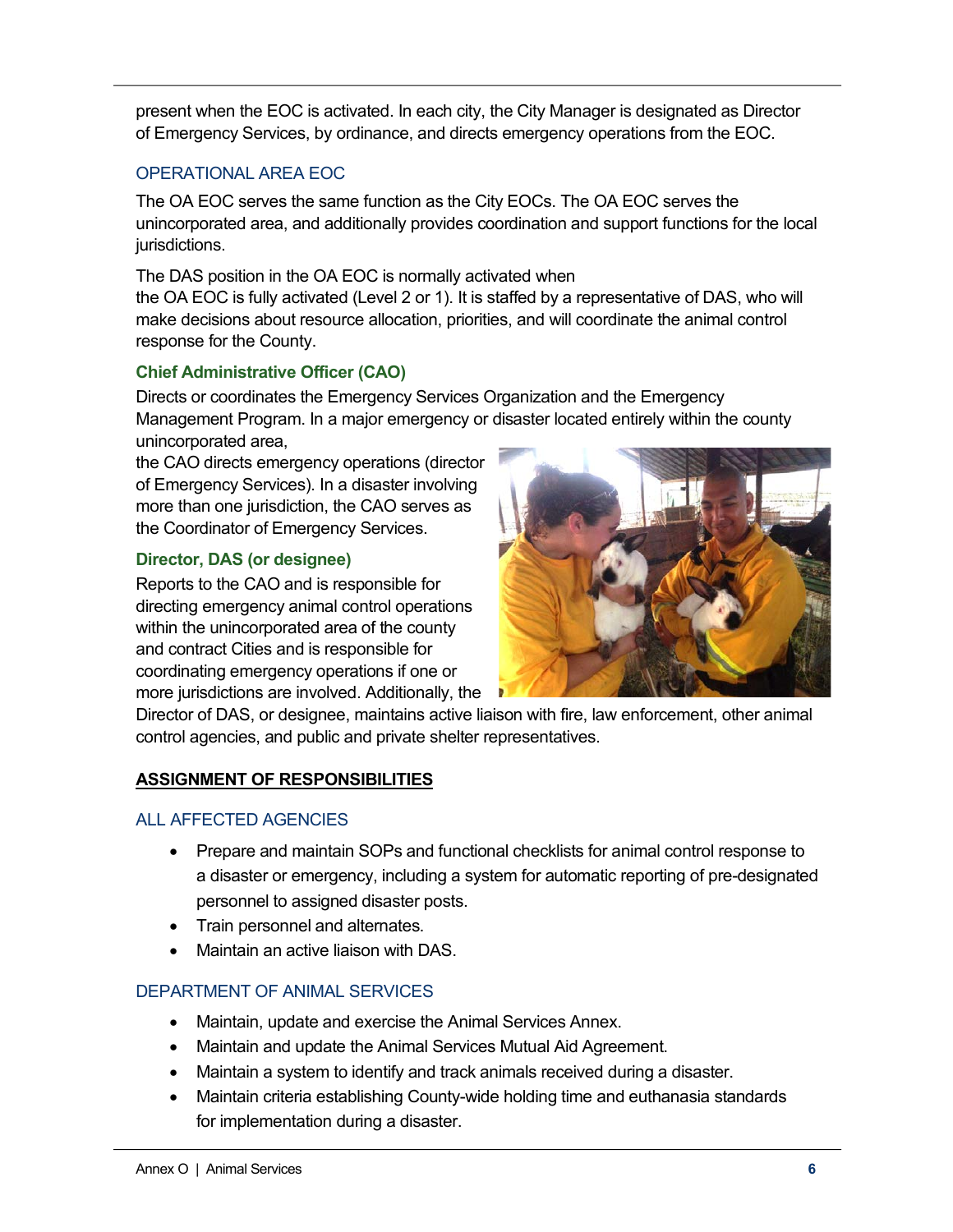- Assist with the coordination of training and plan development exercises with other animal related agencies.
- Direct disaster animal control operations within the unincorporated areas of San Diego County.
- Coordinate DAS affiliated animal-related volunteer groups.
- Coordinate the procurement and allocation of resources requested by Cities to support disaster animal control operations.
- Respond to requests for aid to other regions.
- Assign personnel to staff the animal control position at OA EOC.
- Maintain liaison with the coordinators of other emergency functions such as fire and rescue, law enforcement, health, and care and shelter.
- Maintain liaison with the ARC, volunteer agencies, and other representatives within the county. Provide staffing to assist with animal related issues within these groups.
- Coordinate the transportation of animals to animal care facilities within its jurisdiction and to other areas as requested.
- Coordinate the acceptance and distribution of animal-related donations.

# PUBLIC ANIMAL CONTROL AGENCIES

- Direct disaster operations within their jurisdictions.
- Coordinate the transportation of animals to animal care facilities within their jurisdiction.
- Request and respond to requests for mutual aid within the county.
- Maintain liaison with DAS.

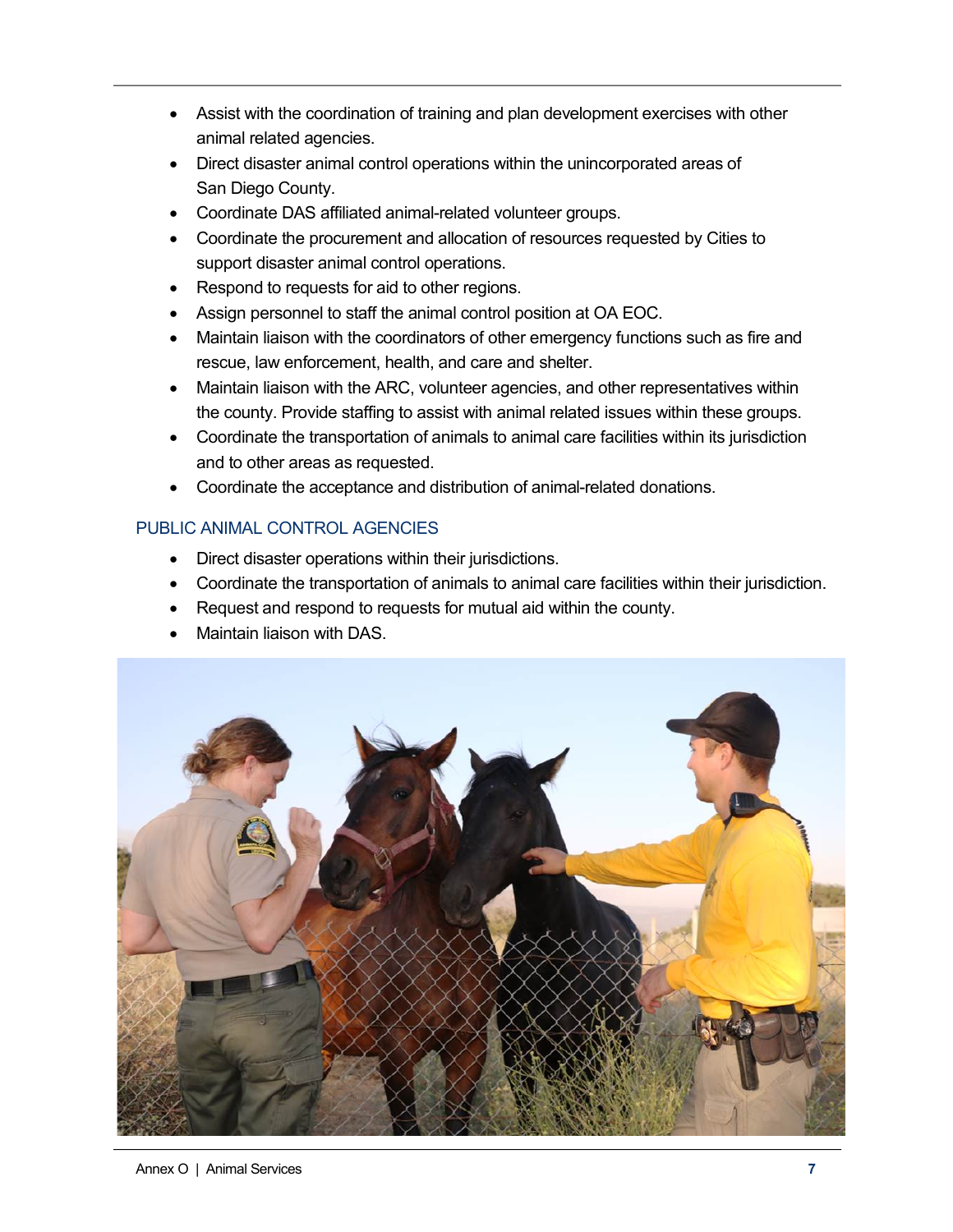- Maintain liaison with the coordinators of other emergency functions such as fire and rescue, law enforcement, health, and care and shelter.
- Maintain liaison with volunteer agencies within the county.

# STATE FISH AND WILDLIFE DEPARTMENT AND OTHER WILDLIFE ORGANIZATIONS

- Provide assistance with wildlife
- Provide liaison to DAS.

# OFFICE OF EMERGENCY SERVICES (OES)

- Provide liaison to DAS (as necessary).
- Assist in obtaining necessary resources.
- Assist with communications, as necessary.

# **SUPPORT FUNCTIONS**

# SAN DIEGO HUMANE SOCIETY AND SOCIETY FOR PREVENTION OF CRUELTY TO ANIMALS (SDHS)

- Assist DAS in recovery and rescue of animals.
- Coordinate recovery and rescue of animals with Animal Rescue Reserves (ARR).
- Provide available animal rescue and sheltering resources.
- Assist with the coordination of training and plan development exercises with other animal related agencies.
- Maintain an active liaison to DAS.

# LAW ENFORCEMENT MOUNTED UNITS

- Assist with coordinating mutual aid upon request of a local agency.
- Provide resources as resources become available.
- Assist in recovery and rescue of animals.
- Provide liaison to DAS.

# PRIVATE ANIMAL CARE SHELTERS

- Provide care for animals.
- Assist in sheltering of animals.
- Provide available resources.
- Provide liaison to DAS.

# NON-GOVERNMENT ORGANIZATIONS (NGOs)

- Assist in recovery, rescue and sheltering of animals when local resources are exhausted.
- Provide resources as resources become available.
- Provide liaison to DAS.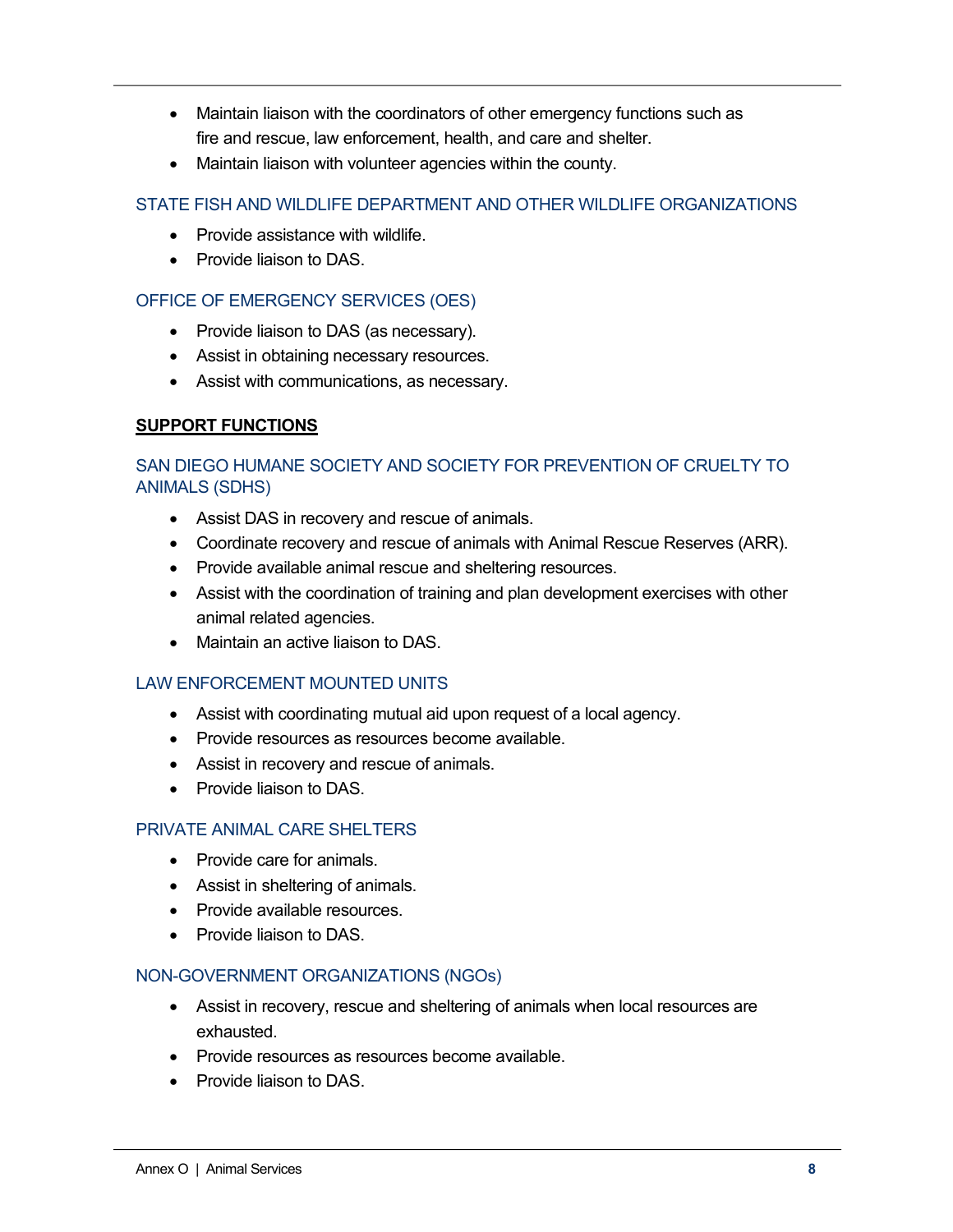# AMERICAN VETERINARY MEDICAL ASSOCIATION (AVMA)

- Coordinate provision of emergency shelters for animals, as available.
- Coordinate private veterinary medical services to provide triage and necessary medical care for the animals rescued.
- Provide liaison to DAS.

# ZOOLOGICAL SOCIETY

- Provide expertise and resources to handle and care for exotic animals.
- Request, and respond to requests for assistance.

#### AMERICAN RED CROSS (ARC)

- Provide liaison to DAS.
- Assist DAS with coordinating and providing care and management of animals brought to ARC Mass Care Shelters.

#### **DIRECTION, CONTROL, OR COORDINATION**

# **ACTIVATION**

The activation of this annex shall be initiated by the Director of DAS, or designee, at the request of the local animal control agency having jurisdiction.

#### **TERMINATION**

Termination of this annex shall take place after the announcement to secure from the disaster situation and normal phase-down and deactivation operations have been completed, and the local animal control agency indicates no further need for this annex to be activated.

#### **INCIDENT COMMAND**

DAS shall assign a liaison to the OA EOC and Incident Command (if necessary) during any activation. Staff assigned to occupy those positions have received training in ICS and are NIMS compliant.

When activated, the responsibility for the evacuation, sheltering and care of animals falls under the Operations branch of the Incident Command Structure.

DAS will coordinate with the OA EOC with the planning, logistics and financial aspects of the response.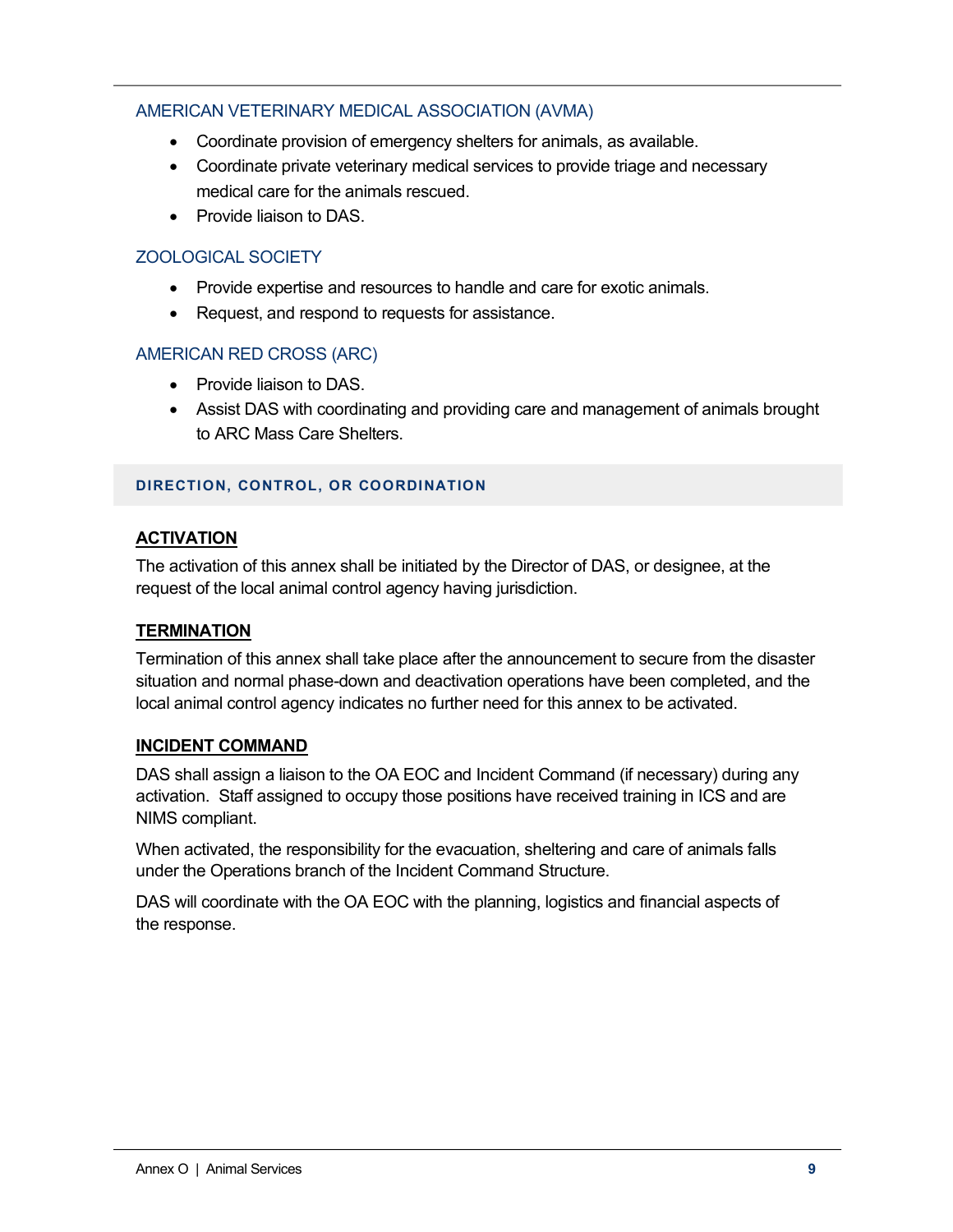#### **Overall Command Structure**



# **Organizational Structure Within An Incident**

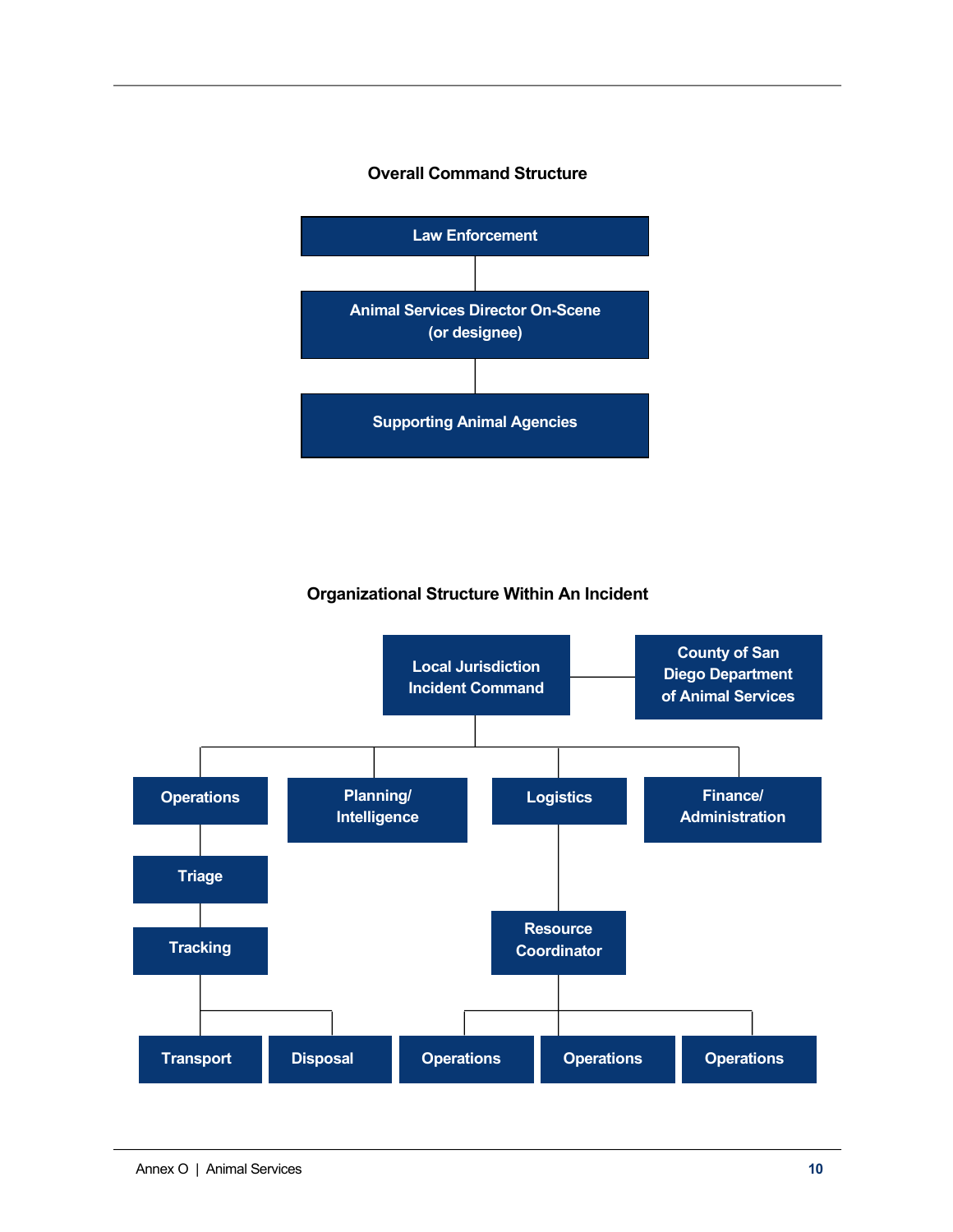#### **INFORMATION COLLECTION AND DISSEMINATION**

Utilizing the AVMA Pet Ownership Statistics, there are an estimated 1.4 million pets within the county. Also taken into consideration are past numbers from previous evacuations, individual community assessments of animal populations, and data contained within the Department's database.

As it pertains to the actual incident, information regarding the impacted/threatened areas shall be obtained from the local law enforcement and fire departments.

#### **COMMUNICATIONS**

#### **NOTIFICATION**

#### **ALERT**

**Standby Mode:** When a jurisdiction has information indicating that this annex may need to be activated, that jurisdiction will contact DAS. It is not necessary to make a commitment of resources at this time; however, it is the time to start planning and preparing an appropriate response.

#### ACTIVATE

When the need to activate this annex is confirmed, the affected jurisdiction will notify their law enforcement agency, and they will contact DAS. Pertinent information such as the nature of the emergency, the location, the type of animals involved, and the anticipated number of animals should be provided. DAS will make the following notifications:

- Notify the closest DAS unit to respond to the scene and report directly to the animal control authority on scene, or law enforcement representative, to provide direct communications between the scene and DAS.
- Notify animal shelters in the area of the incident.
- Notify all other agencies as needed, which may include:
	- o San Diego Humane Society & SPCA and Animal Rescue Reserve
	- o Other Public Animal Control Agencies
	- o Law Enforcement Mounted Units
	- o Non-Government Organizations
	- o Private Animal Care Shelters
	- o Veterinary Medical Association
	- o Zoological Society
	- o State Fish and Game
	- o Office of Emergency Services
	- o American Red Cross
	- o American Society for the Prevention of Cruelty to Animals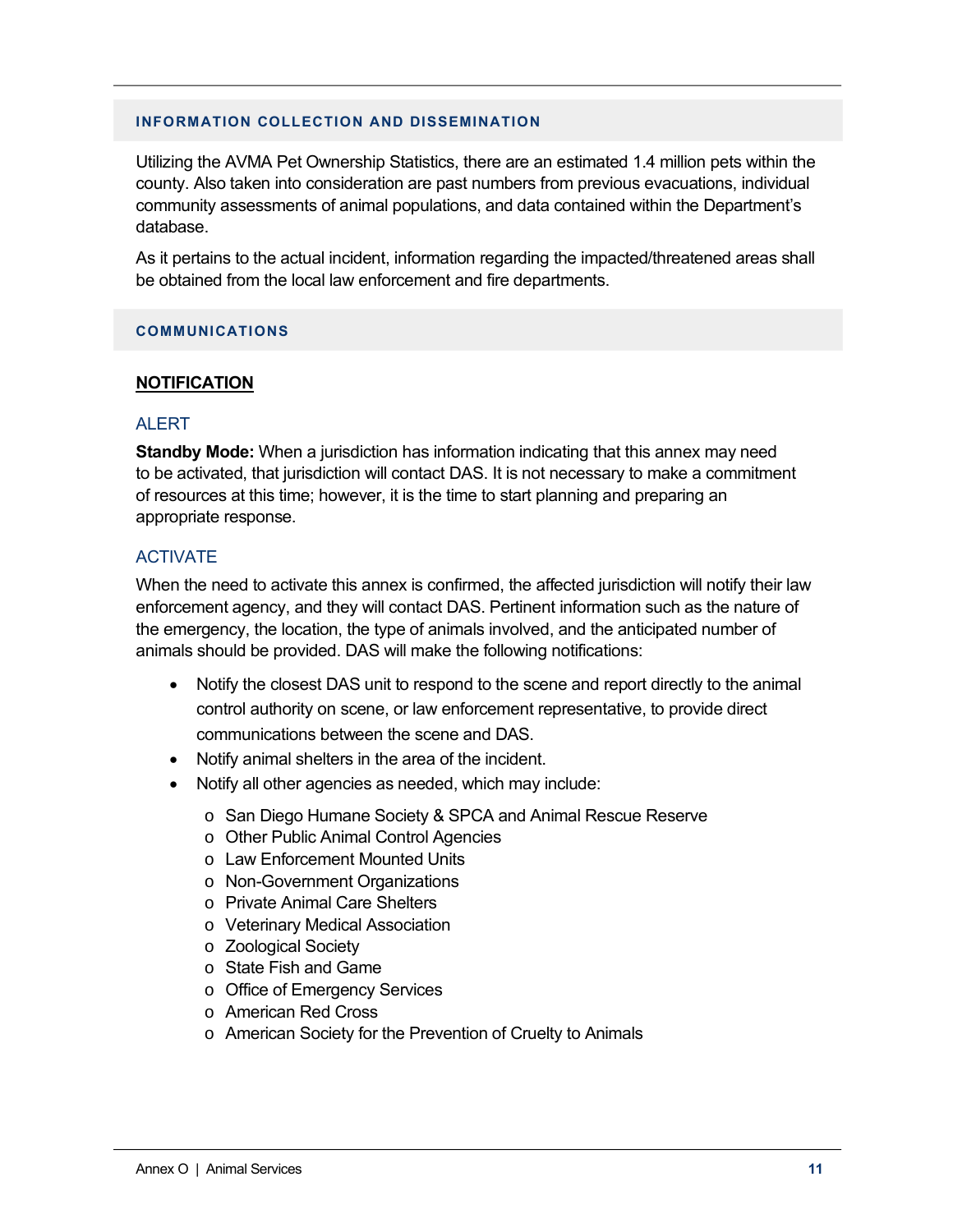# **INTERNAL/EXTERNAL COMMUNICATIONS**

There may be common radio frequencies or talk-groups on the 800 MHz radio system for use by animal control agencies. For example, there is a radio channel for communications between DAS and the SDHS. The Regional Communications System (RCS) has several mutual aid talk-groups, which could be used if the agencies are all on the 800 MHz system.



DAS shall also utilize VHF and ham-radio systems for communication between DAS and outside agencies/organizations.

DAS has the responsibility of providing communications capability to the animal control authority on scene. Once DAS has been notified of the need to activate this annex, DAS shall assign a liaison to the animal control authority on scene for communication purposes.

#### **ADMINISTRATION, FINANCE, AND LOGISTICS**

Under the Standardized Emergency Management System (SEMS), special districts are considered local governments. As such, they are included in the emergency planning efforts throughout the OA. The OA Emergency Organization, in accordance with SEMS, supports and is supported by:

- Cities within the OA
- The County of San Diego
- Special Districts
- Other Counties
- The State of California
- The Federal Government

NIMS provides a consistent nationwide template to enable Federal, State, local, and tribal governments and private-sector and non-governmental organizations to work together effectively. NIMS also enables these entities to efficiently prepare for, prevent, respond to, and recover from domestic incidents, regardless of cause, size, or complexity, including acts of catastrophic terrorism.

Mutual aid, including personnel, supplies, and equipment, is provided in accordance with the California Master Mutual Aid Agreement, and other OA Mutual Aid Agreements.

The private sector is an important part of the emergency organization. Business and industry own or have access to substantial response and support resources. Community Based Organizations (CBOs) or Non-Governmental Organizations (NGOs) provide valuable resources before, during, and after a disaster. These resources can be effective assets at any level. OES has established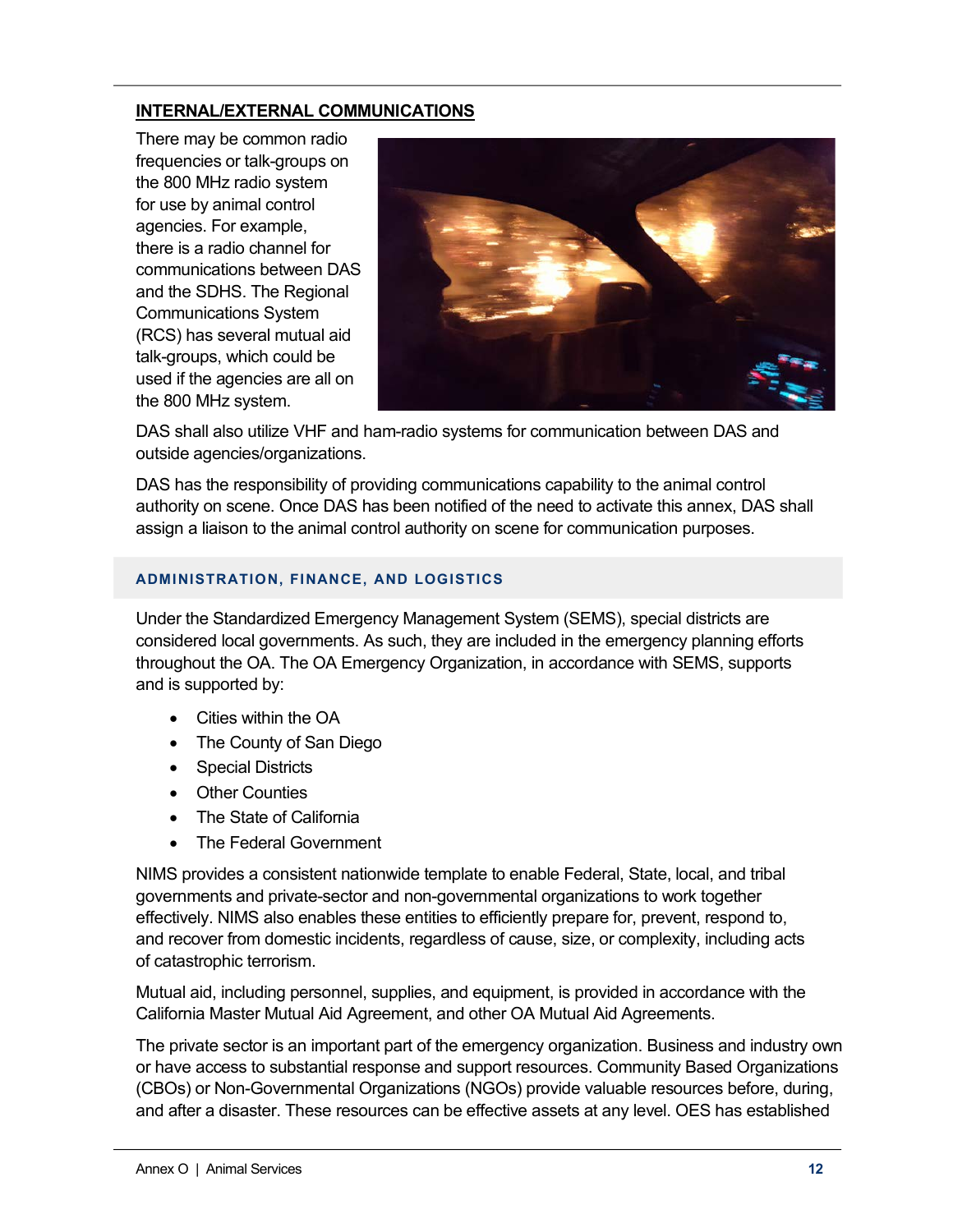the ReadySanDiego Business Alliance. The Alliance will have a virtual connection to the OA EOC via a social networking system fed through an RSS feed from WebEOC.

There are some City and County personnel who do not have specific task assignments. They are automatically designated by State Law as Disaster Service Workers (DSWs) during a disaster, and serve in the response effort.

- "ALL PUBLIC EMPLOYEES AND ALL REGISTERED VOLUNTEERS OF A JURISDICTION HAVING AN ACCREDITED DISASTER COUNCIL ARE DISASTER SERVICE WORKERS," per Government Code Title I, Division 4, Chapter 8, and Labor Code, Part I, Division 4, Chapters 1 and 10
- The term public employees include all persons employed by the State, or any County, City or public district.
- Other personnel including volunteers can be quickly registered by OES as DSWs, which provides Workers Compensation and liability coverage.

OES maintains a list of pre-registered volunteers affiliated with volunteer organizations that have been signed up as DSWs.

It is imperative that local government maintain duplicate records of all information necessary for restoration of normal operations. This process of record retention involves offsite storage of vital computerized and paper-based data that can be readily accessible.

Vital records of the Unified Organization are routinely stored in records storage rooms at OES in printed hard copy form, on CD-ROM, and electronically. Computer records are routinely backed up and stored separately from the hard drives. All personnel records are stored by the County Department of Human Resources at several locations throughout the OA.

# **TRACKING**

DAS shall maintain records regarding personnel, volunteers, supplies and donations and animal inventory. DAS will coordinate the collection of that information from other impacted agencies which will be forwarded to OES upon request.

# **ANNEX DEVELOPMENT AND MAINTENANCE**

This annex is a product of the OA EOP. As such, the policies, procedures, and practices outlined in the OA EOP govern this annex. OES coordinates the maintenance and updates of this annex every four years, in accordance with the maintenance schedule established for the OA EOP. Record of changes, approval, and dissemination of the OA EOP will also apply to this annex.

Updates to this annex can be made before such time for multiple reasons, including but not limited to changes in policy/procedure, improvements and recommendations based on real life events or exercises, etc. Recommended changes should be submitted to OES at oes@sdcounty.ca.gov

The Director of DAS or their designee shall be responsible for the continued development and maintenance of this annex. DAS staff tasked with the review of this document shall include a Deputy Director and animal control Lieutenants assigned to serve as the Department's disaster coordinators.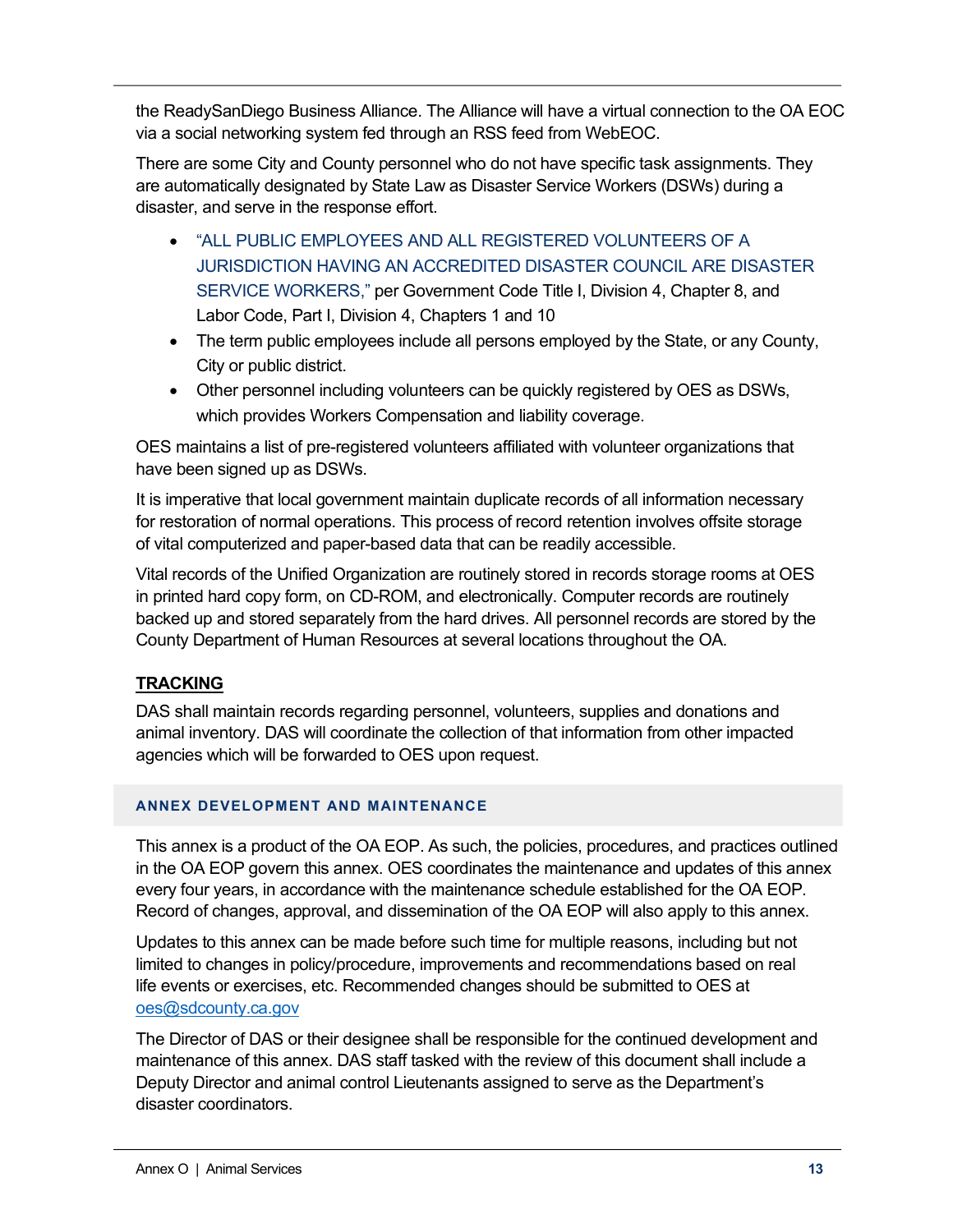#### **AUTHORITIES AND REFERENCES**

California Government Code Section 8608 requires that the California Office of Emergency Services (Cal OES) shall approve and adopt, and incorporate the California Animal Response Emergency System (CARES) program developed under the oversight of the Department of Food and Agriculture into the standardized emergency management system.

The Pets Evacuation and Transportation Standards Act of 2006 (H.R. 3858) amended the Robert T. Stafford Disaster Relief and Emergency Services Act to ensure that State and local emergency preparedness operation plans address the needs of individuals with household pets or service animals following a major disaster or emergency.

- California Government Code § 8593.3 (2016) Accessibility to Emergency Information and Services
- Twenty-First Century Communications and Video Accessibility Act of 2010
- Telecommunications Act of 1996
- Web Content Accessibility Guidelines (WCAG) 2.0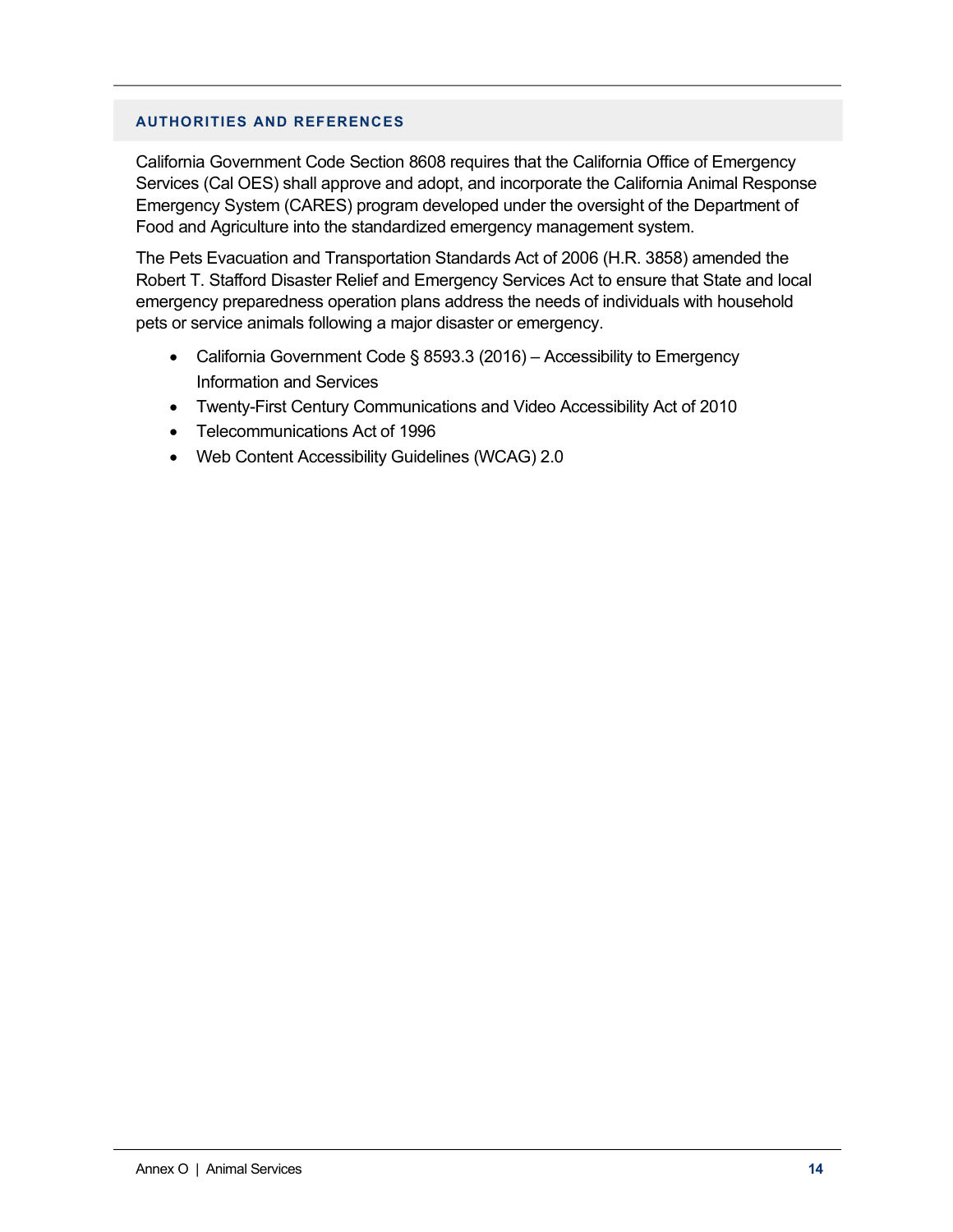# **APPENDIX 1: ANIMAL SERVICES ANNEX EMERGENCY ACTION CHECKLIST**

# **RESPONSE TO A DISASTER**

| <b>ACTION</b>                                                                                                               | <b>RESPONSIBILITY</b>               |  |
|-----------------------------------------------------------------------------------------------------------------------------|-------------------------------------|--|
| Determine condition and capacity of<br>shelters; request shelters to activate<br>Disaster Plans.                            | Department of Animal Services (DAS) |  |
| Determine availability and condition of<br>animal supplies; take appropriate action<br>to maintain inventories or resupply. | All Agencies                        |  |
| If there are only a few or no public or citizen casualties, prepare to support more<br>heavily damaged jurisdictions.       |                                     |  |

**If there is extensive damage and a large number of casualties in the public sector, take the following actions as appropriate.**

| Assign Animal Services liaison to<br>OA EOC, if activated.                                                    | <b>DAS</b>                  |
|---------------------------------------------------------------------------------------------------------------|-----------------------------|
| Take action to expand shelter capacity.                                                                       | <b>All Shelters</b>         |
| Augment personnel.                                                                                            | All Agencies                |
| Obtain emergency supplies and<br>specialized equipment.                                                       | <b>All Shelters</b>         |
| Activate plans to obtain supplementary<br>services such as public information,<br>records, reports, etc.      | <b>DAS</b>                  |
| Activate plan to impound animals.                                                                             | Each Animal Control Agency  |
| Inform the Emergency Public Information<br>Officer of current information for<br>dissemination to the public. | All Affected Agencies       |
| Provide Field medical care, including<br>Triage, near or in affected areas.                                   | All Responding Agencies     |
| Determine number and location of<br>animals that require hospitalization.                                     | Incident Command            |
| Determine transportation needs and<br>capabilities.                                                           | Incident Command            |
| Have units dispatched to pick up<br>injured animals.                                                          | <b>Incident Command/DAS</b> |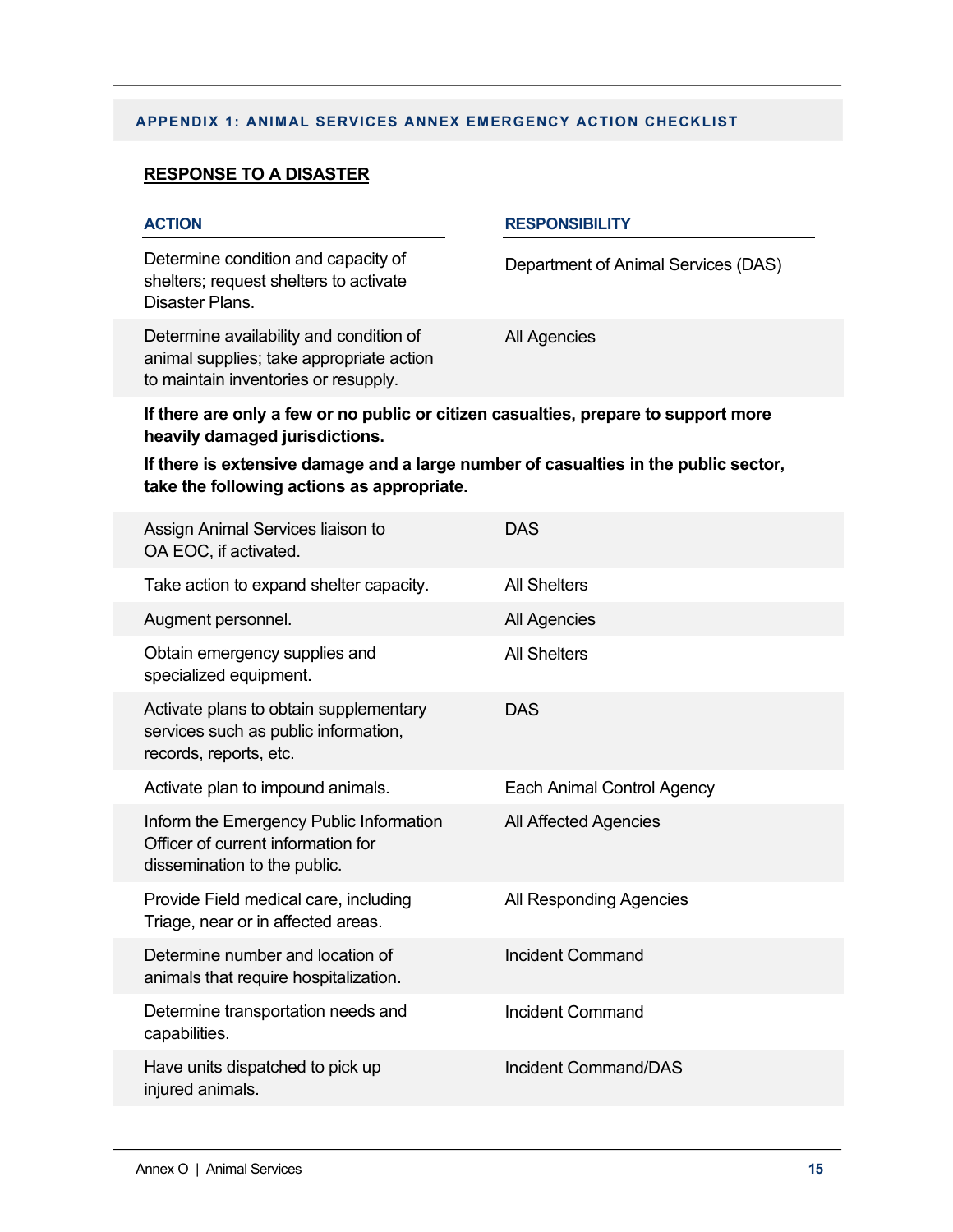| <b>ACTION</b>                                                                                                                           | <b>RESPONSIBILITY</b>             |
|-----------------------------------------------------------------------------------------------------------------------------------------|-----------------------------------|
| Assign non-service animals to shelters<br>to maximize use of our facilities.                                                            | <b>Incident Command</b>           |
| Determine availability and location<br>of Animal Control personnel.                                                                     | <b>Incident Command/DAS</b>       |
| Assign personnel to shelter facilities<br>as required.                                                                                  | Each Animal Control Agency        |
| Request additional assistance from the<br>region or Cal OES through the OA EOC.                                                         | <b>Incident Command/DAS</b>       |
| Obtain State mutual aid and resources.                                                                                                  | <b>OES</b>                        |
| Inventory and determine need for<br>euthanasia and vet supplies.                                                                        | <b>Incident Command/DAS</b>       |
| Periodically poll emergency shelters<br>(including ARC shelters) for animal care<br>needs. Provide resources to support<br>those needs. | Each Animal Control Agency        |
| Notify DAS when shelter capacity is<br>reached.                                                                                         | Each affected animal shelter      |
| Store food and water for shelter facilities.                                                                                            | Each Animal Control Agency        |
| Determine need for and perform<br>euthanasia.                                                                                           | Incident Command/Veterinary staff |
| Removal of animal bodies.                                                                                                               | Incident Command/HazMat           |
| Inform the Emergency Public Information<br>Office of current information for public<br>dissemination.                                   | Incident Command/HazMat           |
| Evaluation of animals for<br>decontamination.                                                                                           | Incident Command/HazMat           |
| Initiate alternate communications,<br>if needed.                                                                                        | <b>DAS</b>                        |
| Request assistance from Cal OES.                                                                                                        | Incident Command/ OES             |
| Activate Animal Services Annex,<br>as required.                                                                                         | Incident Command/DAS              |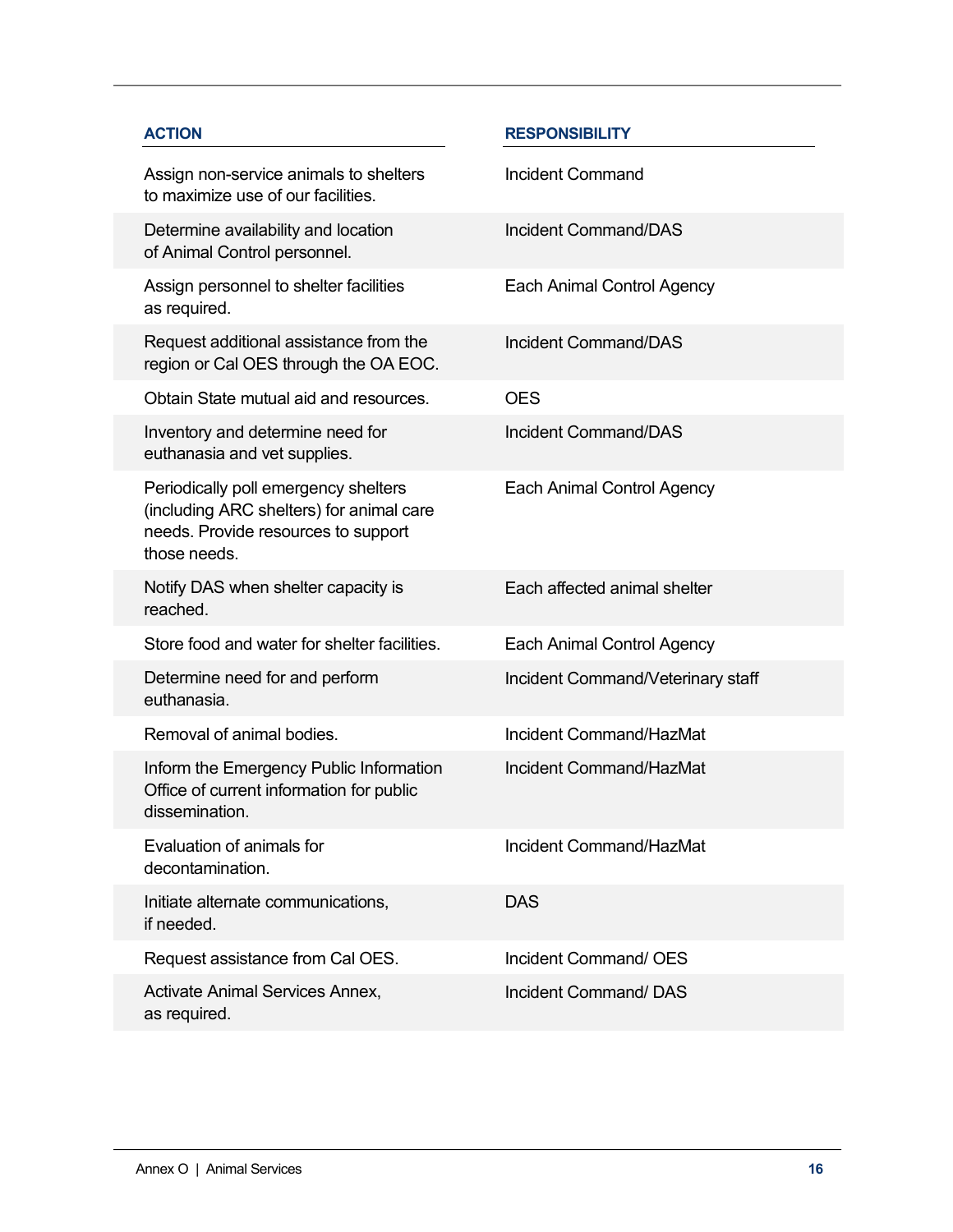#### **APPENDIX 2: ANIMAL DECONTAMINATION PROCEDURES**

Decontamination Procedure Overview for Service Animals:

Animal Services will be called upon to respond to a mass decontamination event to assist with animal decontamination activities. Training exercises have been conducted with the County of San Diego (COSD) Animal Services during which several options for service animal decontamination were identified;

- 1. The service animals may be decontaminated by the handler in a designated dog wash station. The animal is then held by animal services while the handler goes thru the decontamination corridor, retrieving the service animal post decontamination.
- 2. The service animal is allowed to accompany the handler thru the decontamination corridor. For the safety of all involved the handler and service animal should be provided a private designated corridor. Assistance may be provided by a designated handler.
- 3. **Domestic Cats:** The COSD Animal Services has determined that domestic cats should be crated and decontaminated in a separate process by designated staff.